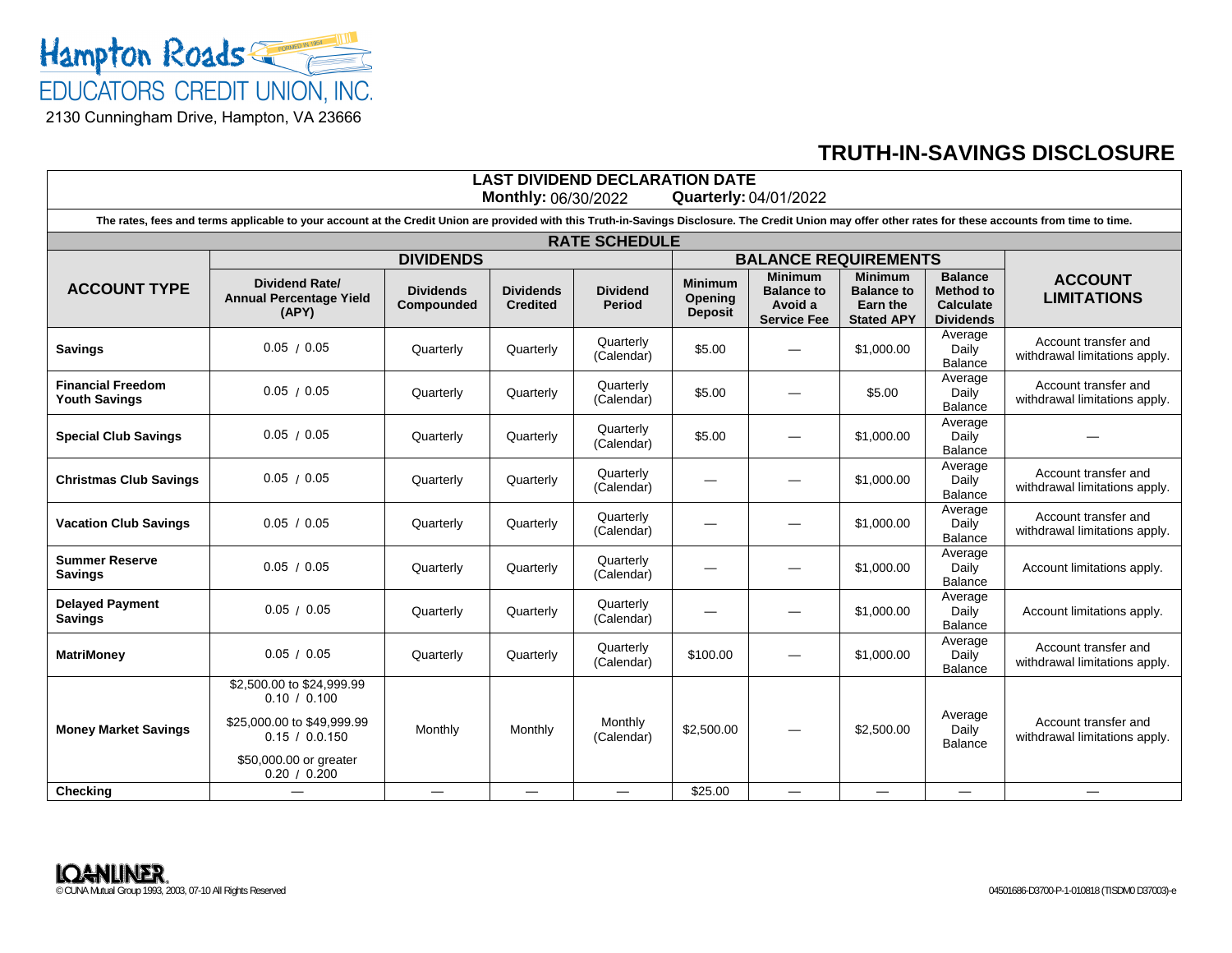## **ACCOUNT DISCLOSURES**

*Except as specifically described, the following disclosures apply to all of the accounts. All accounts described in this Truth-in-Savings Disclosure are share accounts.* 

**1. RATE INFORMATION —** The annual percentage yield is a percentage rate that reflects the total amount of dividends to be paid on an account based on the dividend rate and frequency of compounding for an annual period. For Savings, Financial Freedom Youth Savings, Special Club Savings, Christmas Club Savings, Vacation Club Savings, Summer Reserve Savings, Delayed Payment Savings, and MatriMoney accounts, the dividend rate and annual percentage yield may change quarterly as determined by the Credit Union's Board of Directors. For Money Market Savings accounts, the dividend rate and annual percentage yield may change monthly as determined by the Credit Union's Board of Directors. The dividend rates and annual percentage yields are the rates and yields as of the last dividend declaration date that is set forth in the Rate Schedule. Money Market Savings accounts are tiered rate accounts. The balance ranges and corresponding dividend rates and annual percentage yields applicable to each tier are disclosed in the Rate Schedule. For tiered accounts, once a particular range is met, the dividend rate and annual percentage yield for that balance range will apply to the full balance of your account.

**2. NATURE OF DIVIDENDS —** Dividends are paid from current income and available earnings after required transfers to reserves at the end of the dividend period.

**3. DIVIDEND COMPOUNDING AND CREDITING —**The compounding and crediting frequency of dividends and the dividend period applicable to each account are stated in the Rate Schedule. The dividend period is the period of time at the end of which an account earns dividend credit. The dividend period begins on the first calendar day of the period and ends on the last calendar day of the period.

**4. ACCRUAL OF DIVIDENDS —** For all earning accounts, dividends will begin to accrue on noncash deposits (e.g. checks) on the business day you make the deposit to your account. For Savings, Financial Freedom Youth Savings, Special Club Savings, Christmas Club Savings, Vacation Club Savings, Summer Reserve Savings, Delayed Payment Savings, MatriMoney, and Money Market Savings accounts, if you close your account before accrued dividends are credited, you will

not receive the accrued dividends. However, for Christmas Club Savings and Vacation Club Savings accounts, any accrued dividends will be paid if you close the account within seven (7) days of the date you open it.

**5. BALANCE INFORMATION —** To open any account, you must deposit or already have on deposit the minimum required share(s) in any account. Some accounts may have additional minimum opening deposit requirements. The minimum balance requirements applicable to each account are set forth in the Rate Schedule. For Savings, Financial Freedom Youth Savings, Special Club Savings, Christmas Club Savings, Vacation Club Savings, Summer Reserve Savings, Delayed Payment Savings, MatriMoney, and Money Market Savings accounts, there is a minimum average daily balance required to earn the annual percentage yield disclosed for the dividend period. If the minimum average daily balance requirement is not met, you will not earn the annual percentage yield stated in the Rate Schedule. For accounts using the average daily balance method as stated in the Rate Schedule, dividends are calculated by applying a periodic rate to the average daily balance in the account for the dividend period. The average daily balance is calculated by adding the principal in the account for each day of the period and dividing that figure by the number of days in the period.

**6. ACCOUNT LIMITATIONS — For Savings, Financial** Freedom Youth Savings, Christmas Club Savings, Vacation Club Savings, MatriMoney, and Money Market Savings accounts, you may make no more than six (6) transfers and withdrawals from your account to another account of yours or to a third party in any month by means of a preauthorized, automatic, or Internet transfer, by telephonic order or instruction, or by check, draft, debit card or similar order. If you exceed these limitations, your account may be subject to a fee or be closed. For Christmas Club Savings accounts, the entire balance will be available for withdrawal between October 1 and December 31 and the account will remain open. If you withdraw from your Christmas Club Savings account at any time outside of the withdrawal period, you will be charged a fee as disclosed in the Fee Schedule. However, no fee will be charged if the withdrawal occurs within seven (7) days of the date the account is opened. For Vacation Club Savings accounts, the entire balance will be available for withdrawal. between June 1 and August 31, and the account will remain open. If you withdraw from your Vacation Club Savings account at any

time outside of the withdrawal period, you will be charged a fee as disclosed in the Fee Schedule. However, no fee will be charged if the withdrawal occurs within seven (7) days of the date the account is opened. For Financial Freedom Youth Savings accounts, you must be age 25 or younger. For Christmas Club Savings and Vacation Club Savings accounts, you may open an account at any time during the year. For Summer Reserve Savings accounts, the funds in the account may be used strictly for the purpose of making summer loan payments. For Delayed Payment Savings accounts, are available to Hampton City School employees only. For employees on a 10 month plan, funds in your Delayed Payment Savings account will be transferred to your designated accounts on a pro-rata basis; 50% of the funds will be transferred on the applicable July payroll date, and the remaining funds will be transferred on the applicable August payroll date. For employees on an 11-month plan, the entire balance in your Delayed Payment Savings account will be transferred to your designated account on the applicable July payroll date. If you withdrawal from your Delayed Payment Savings account at any tie outside of the withdrawal period, you will be charged a fee as disclosure in the Fee Schedule. However, no fee will be charged if the withdrawal occurs within seven (7) days of the date you open the account. For MatriMoney accounts, funds will be available for withdrawal the first business day after the wedding. For Christmas Club Savings, Vacation Club Savings, Summer Reserve Savings, and Delayed Payment Savings accounts, any accrued dividends will be paid if you close the account within seven (7) days of the date the account is opened. For Special Club Savings and Checking accounts, no account limitations apply.

04501686-D3700-P-1-010818 (TISDM0 D37003)-e **7. FEES FOR OVERDRAWING ACCOUNTS —** Fees for overdrawing your account may be imposed on each check, draft, item, ATM transaction and one-time debit card transaction (if member has consented to overdraft protection plan for ATM and one-time debit card transactions), preauthorized automatic debit, telephone initiated withdrawal or any other electronic withdrawal or transfer transaction that is drawn on an insufficient available account balance. The entire balance in your account may not be available for withdrawal, transfer or paying a check, draft or item. You may consult the Funds Availability Policy Disclosure for information regarding the availability of funds in your account. Fees for overdrawing your account may be imposed for each overdraft, regardless of whether we pay or return the draft, item or